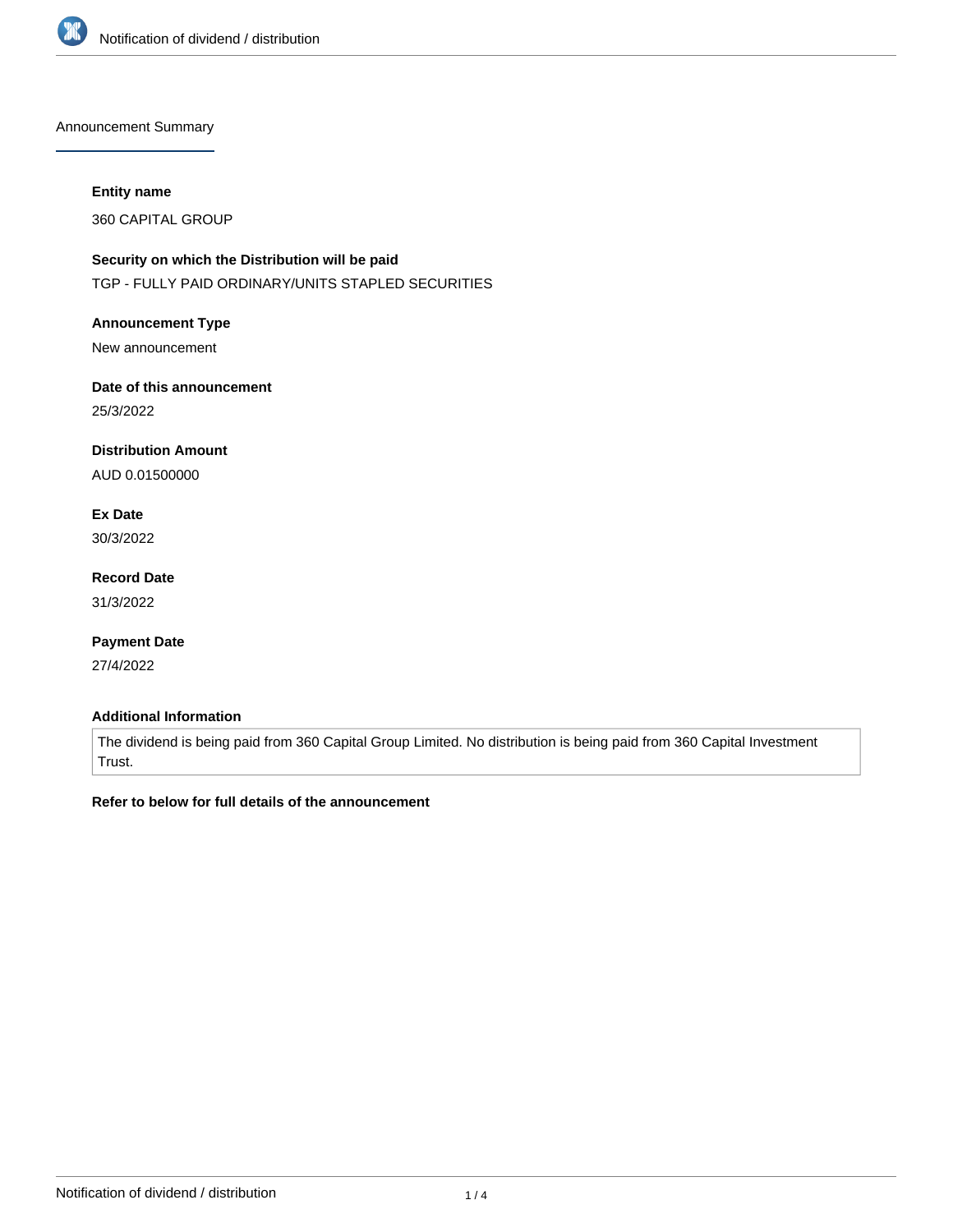

Announcement Details

Part 1 - Entity and announcement details

#### **1.1 Name of +Entity**

360 CAPITAL GROUP

### **1.2 Registered Number Type** other

#### **Registration Number**

360 Capital Group Limited ACN 113 569 136 360 Capital Investment Trust ARSN 104 552 598

# **1.3 ASX issuer code** TGP

**1.4 The announcement is** New announcement

**1.5 Date of this announcement** 25/3/2022

**1.6 ASX +Security Code TGP** 

**ASX +Security Description** FULLY PAID ORDINARY/UNITS STAPLED SECURITIES

Part 2A - All dividends/distributions basic details

**2A.1 Type of dividend/distribution**  $}$  Ordinary

**2A.2 The Dividend/distribution:**

relates to a period of one quarter

**2A.3 The dividend/distribution relates to the financial reporting or payment period ending ended/ending (date)**

31/3/2022

# **2A.4 +Record Date**

31/3/2022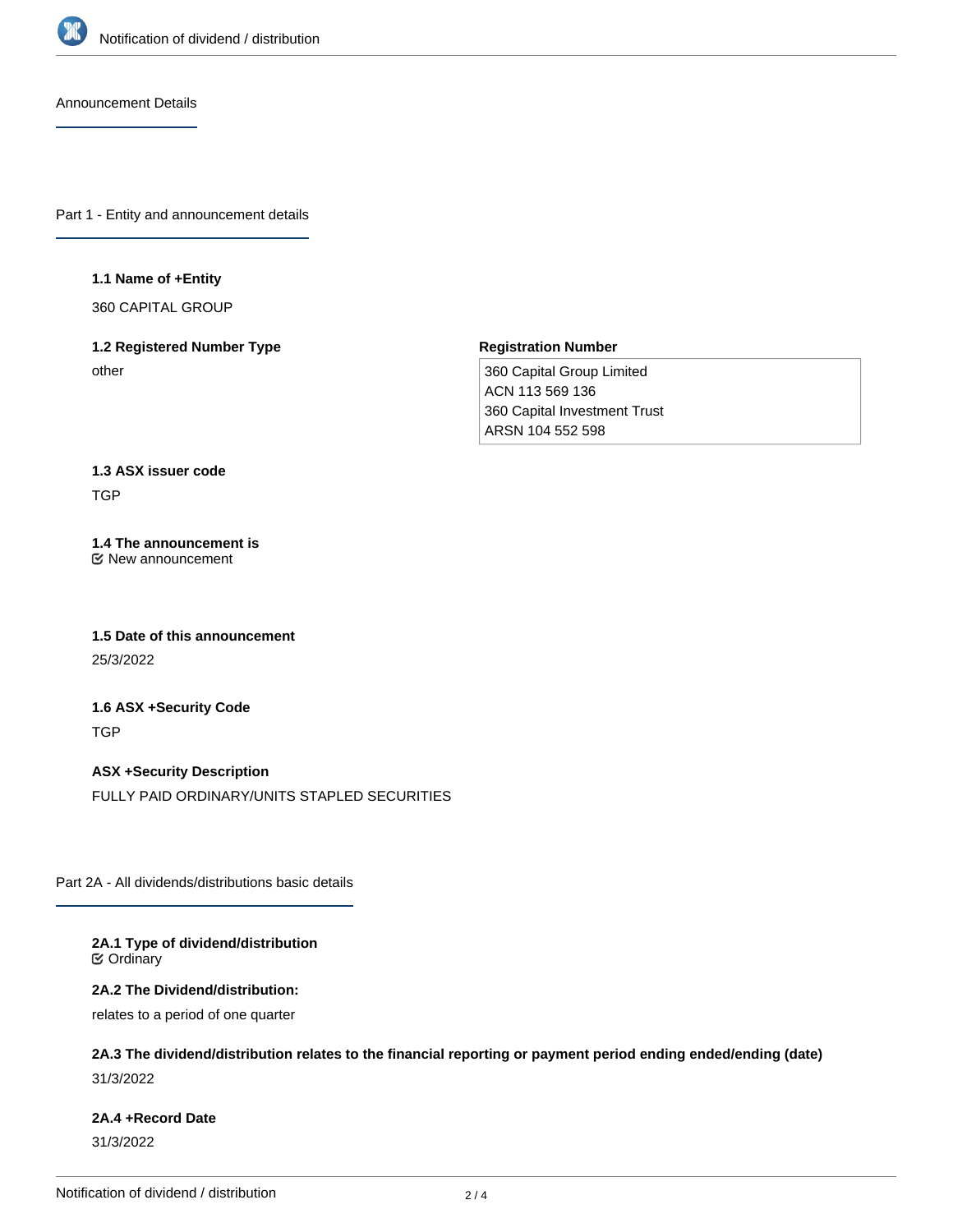### **2A.5 Ex Date**

30/3/2022

### **2A.6 Payment Date**

27/4/2022

**2A.7 Are any of the below approvals required for the dividend/distribution before business day 0 of the timetable?**

- **Security holder approval**
- $\bullet$ **Court approval**
- $\bullet$ **Lodgement of court order with +ASIC**
- **ACCC approval**
- $\bullet$ **FIRB approval**
- **Another approval/condition external to the entity required before business day 0 of the timetable for the dividend/distribution.**

**EX No** 

**2A.8 Currency in which the dividend/distribution is made ("primary currency")**

AUD - Australian Dollar

**2A.9 Total dividend/distribution payment amount per +security (in primary currency) for all dividends/distributions notified in this form**

**Estimated or Actual?** Estimated

AUD 0.01500000

**2A.10 Does the entity have arrangements relating to the currency in which the dividend/distribution is paid to securityholders that it wishes to disclose to the market?** No

**2A.11 Does the entity have a securities plan for dividends/distributions on this +security?** We have a Dividend/Distribution Reinvestment Plan (DRP)

**2A.11a If the +entity has a DRP, is the DRP applicable to this dividend/distribution?** No

**2A.12 Does the +entity have tax component information apart from franking?** No

**3A.1b Ordinary Dividend/distribution amount per**

Part 3A - Ordinary dividend/distribution

| 3A.1 Is the ordinary dividend/distribution estimated at<br>this time?<br>$\alpha$ Yes | 3A.1a Ordinary dividend/distribution estimated amount<br>per +security |
|---------------------------------------------------------------------------------------|------------------------------------------------------------------------|
|                                                                                       | AUD 0.01500000                                                         |
| 3A.1a(i) Date that actual ordinary amount will be<br>announced                        | <b>Estimated or Actual?</b><br><b></b> Estimated                       |
| 27/4/2022                                                                             |                                                                        |